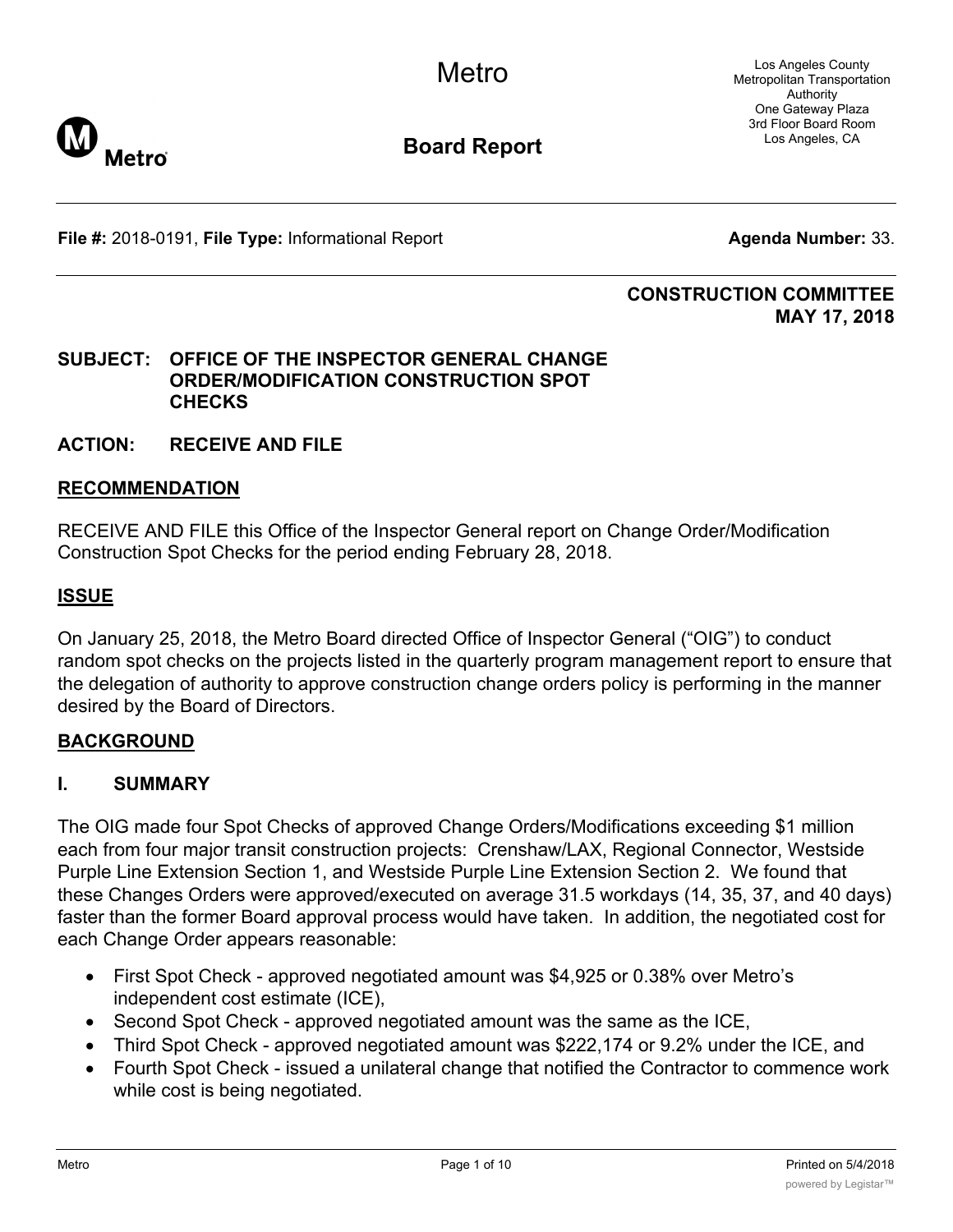For the Change Orders/Modifications the OIG reviewed, some of the Spot Checks have shown that the delegation of authority has, in certain cases, resulted in:

- Minimizing/reducing delay costs,
- a negotiated amount that was reasonable for the work to be done; and
- · Minimizing construction delays.

This report also describes the new OIG program developed for the Construction Change Order Spot Checks and documents lessons learned that might be used to avoid future Change Orders.

## **II. OIG Program Description**

The Program Management Department's quarterly report identifies pending and approved construction project related change orders and modifications (collectively "Change Order(s)") greater than \$500,000. The OIG has designed a spot check program ("Spot Checks") which primarily focuses on approved change orders and modifications that exceed \$1 million. This program is accomplished by:

- a. Reviewing a sample of Change Orders for a specified period identified in the Program Management Department's Program Management Information System (PMIS), and Metro and Contractor documentation supporting execution of the change order;
- b. Reviewing the Program Management Department's Monthly Project Status Report (PSR);
- c. Interviewing Project Managers, Program Controllers, and Procurement Officers with knowledge of the selected Change Order; and
- d. Reviewing the Project Budget and Specifications or related documentation

For the selected Change Orders, the OIG Spot Checks focus on:

- i. Scope of Work matters such as:
	- a. Is the Change Order warranted?
	- b. Is it within the specifications?
	- c. Who is responsible for the cost of the change?
	- d. Are there any lessons learned?
	- e. Could the Change Order have been avoided?
	- f. Does the Change Order enhance safety?
	- g. Does the Change Order comply with applicable standards, rules, and regulations?
- ii. Budget matters such as:
	- a. Is the dollar amount of the Change Order within the Life of Project Budget?
	- b. Is the negotiated amount near Metro's independent cost estimate (ICE)?
- iii. Time to Execute Change Order matters such as:
	- a. How many days did it take to execute the Change Order using the "new delegation" process? versus
	- b. How many days would it have taken to execute the Change Order using the former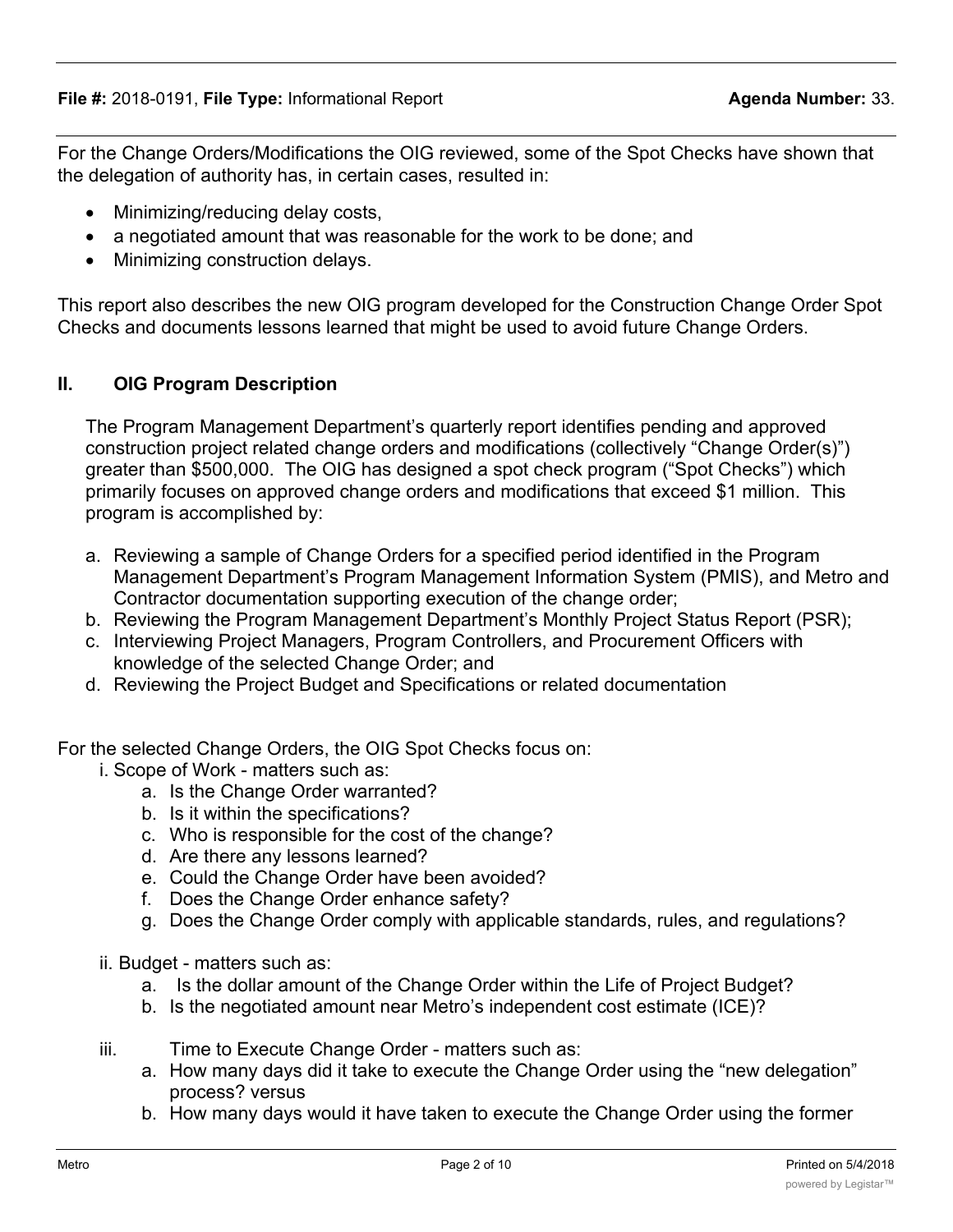method of the Board approving the Change Order? This Change Order processing time is predicated upon the Board report submission deadline to the Vendor/Contract Management department.

The OIG will periodically report to the Board on Spot Checks performed.

### **DISCUSSION**

#### **III. Spot Checks Performed in this Quarter**

#### **A. Spot Check#1 - Crenshaw/LAX Transit Project**

This OIG Spot Check report concerns the Crenshaw/LAX Transit Project (Contract C0988), Modification (MOD-00345). It was selected from the April Program Management Major Project Status Report (Board Item 32), covering December 2017, January 2018, and February 2018, of approved Change Orders greater than \$1 million dollars.

#### **Sources Reviewed**

The information for this Spot Check was collected from the Program Management Department's PMIS. Also, in-person and telephonic interviews were conducted with Crenshaw Program Management, Project Control, and Procurement staff.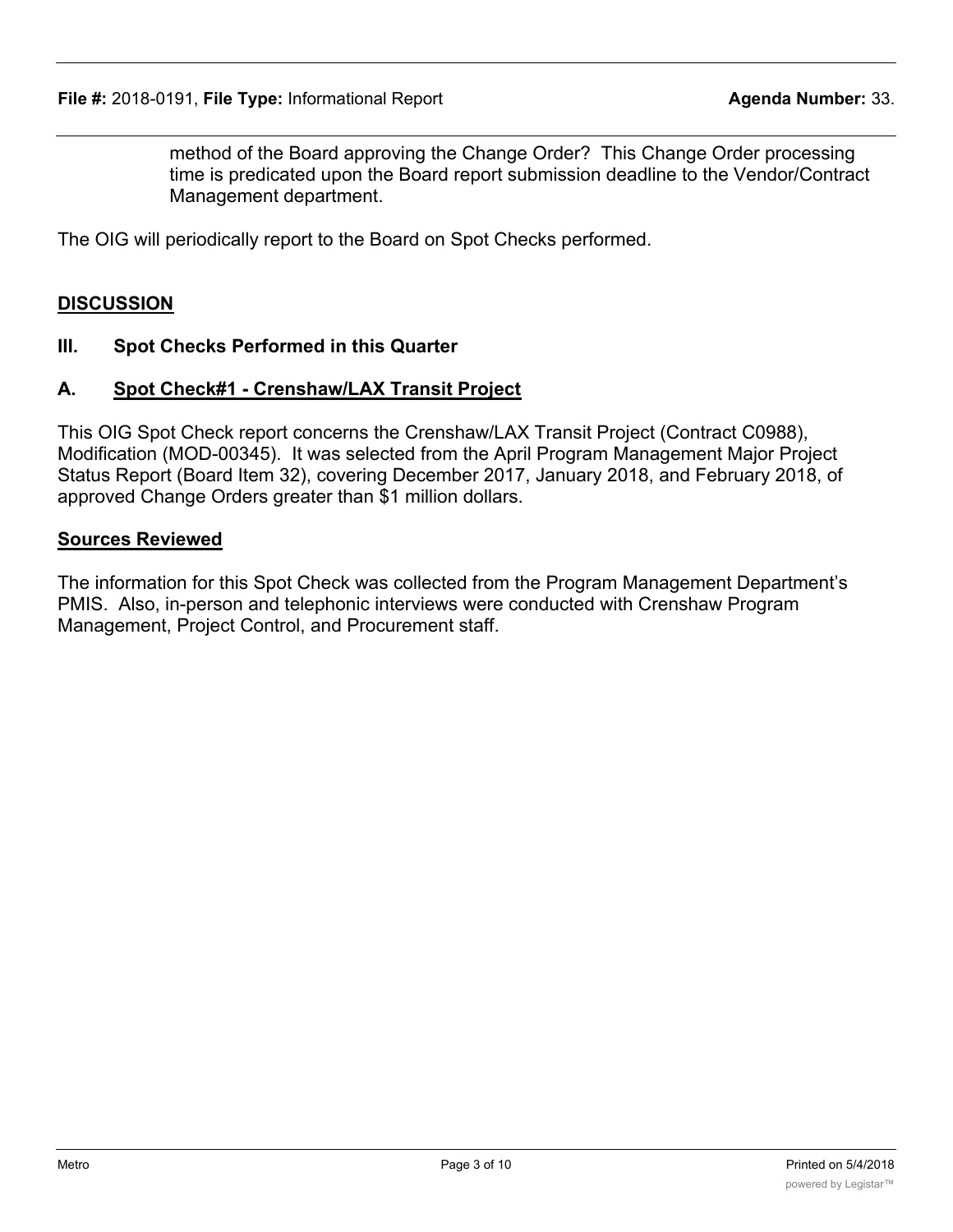# **Facts**

Description of Modification C0988-MOD-00345: Oil Water Separator at Underground (UG) Stations - The sump pump discharge from the UG Stations required treatment to meet discharge limits of the City of Los Angeles Department of Public Works Bureau of Sanitation Industrial Waste Management Division.

|                                          | Change Order Dates:                          |                   |
|------------------------------------------|----------------------------------------------|-------------------|
| İ.                                       | Change Order Initiated                       | December 11, 2017 |
| ii.                                      | Modification Executed                        | February 8, 2018  |
|                                          |                                              |                   |
| Elapsed Time for Executing Change Order: |                                              |                   |
| iii.                                     | Using new delegated process                  | 42 work days      |
| iv.                                      | Estimate using former Board approval process | 56 work days      |
|                                          |                                              |                   |
| Cost of Change Order:                    |                                              |                   |
| ۷.                                       | Metro independent cost estimate (ICE)        | \$1,295,000       |
| vi.                                      | Contractor's proposed cost                   | \$1,678,678       |
| vii.                                     | Negotiated amount                            | \$1,299,925       |
| viii.                                    | Negotiated amount over/(under) ICE           | \$4,925           |
| ix.                                      | Percentage of negotiated amount over ICE     | 0.38%             |

## **Conclusion**

Scope of Work - In the original scope of work, the three Oil Water Separators (OWS) were to be located in the escalator pits for three underground stations (Expo, MLK, and Vernon). During the review period, the Public Works Bureau of Sanitation Industrial Waste, City of Los Angeles, requested LA Metro to provide calculations for the capacity of the OWS. The design criteria of the OWS to handle the combined load for the underground station track drain, elevators, and escalators was not clearly stated in LA Metro's original design requirements. When this matter was discovered, the concrete foundation for the three stations had already been poured; therefore, the contractor was unable to install a pit for the OWS as required by the City. The agreed upon solution was to install the OWS "at grade" and have the oil and water mixture pumped up to the OWS.

Budget - The cost associated with this change order consists of: (1) designing and constructing an OWS for each of the three underground stations, (2) sizing an OWS large enough to hold the amount of water entering the station from a 1 hour rain event with 2 inch/hour rain intensity, and (3) designing calculations for drainage OWS outfall and the sewer outfall. The Contractor's proposed cost for this change was \$1,678,678. The Procurement team negotiated a reduction from the contractor's proposal to \$1,299,925, a reduction of \$378,753. The final total cost of \$1,299,995 for all three underground stations is \$4,925, or 0.38%, higher than Metro's ICE amount of \$1,295,000.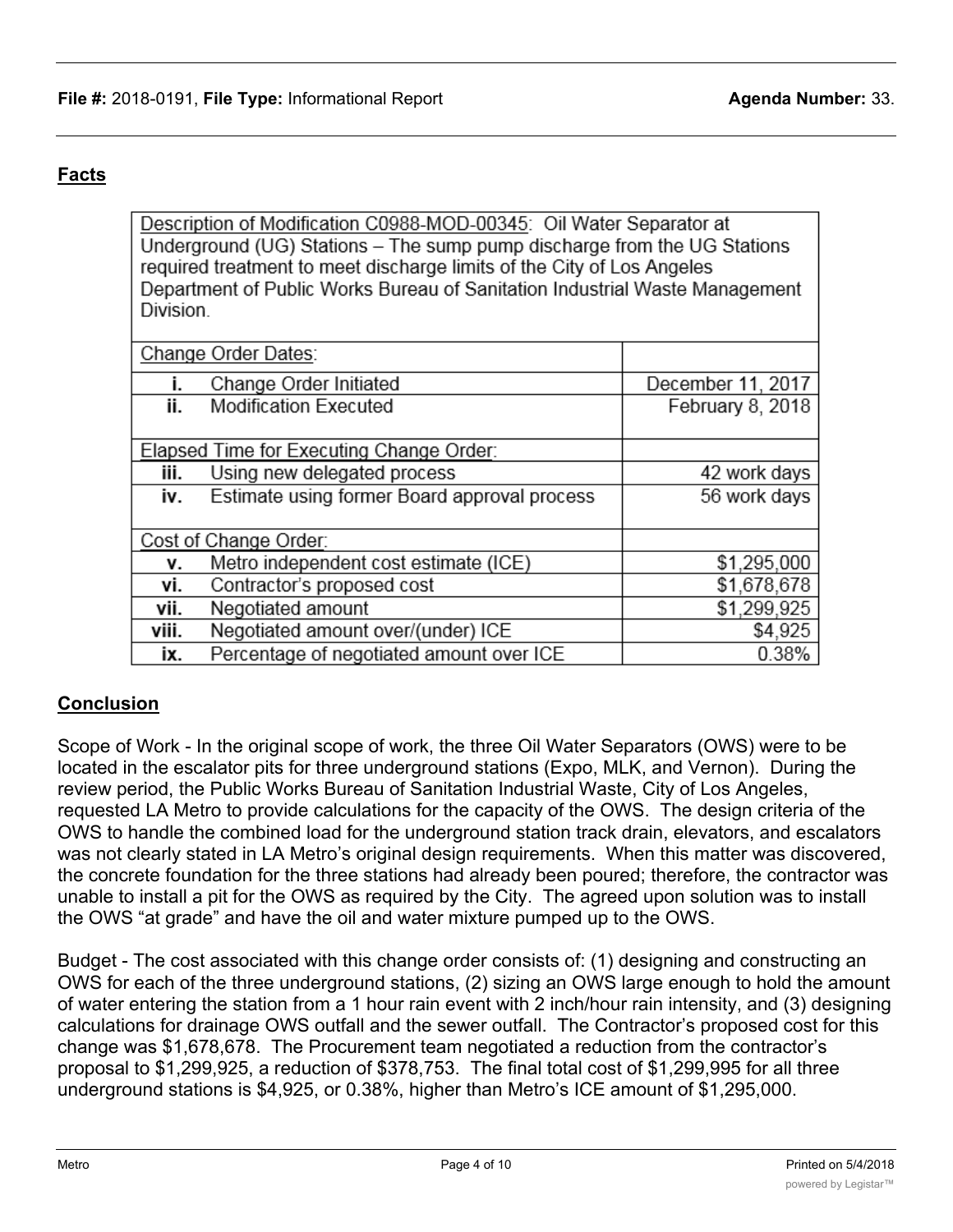Schedule - The new delegation process allowed this change order to be initiated, processed, approved, and executed in a total elapsed time of 42 work days. The previous Board approval process would have required at least 56 work days. Using the former process, the earliest that this Change Order, submitted on December 11, 2017, could have been approved by the Board was the meeting on March 1, 2018 (February Board cycle). Thus, the new delegation process was 14 days quicker than the former process.

### **Recommendation**

The Metro rail design criteria (MRDC) was updated on October 31, 2017, to reflect the addition of the elevator, escalator pit drain and underground station track drains to be processed through a clarifier to remove oil, grease, and sand. Metro management should:

- 1. Update the "Lessons Learned" files regarding the OWS change to the MRDC and communicate the lesson to other Project Managers working major transit construction projects (This is consistent with recommendation 51 and 89p in the OIG's Construction Management Best Practices Study.).
- 2. Investigate this change to determine:
	- a. If the scope of work of other major transit construction projects require this design update for the OWS.
	- b. If the Regional Connector and the Westside Purple Line Extension sections 1, 2, and 3 should be amended for the same OWS omission to reduce additional change orders and costs.
	- c. When should have the City been provided this information and reviewed construction plans prior to the cement being poured to avoid redesign costs.

## **B. Spot Check#2 - Regional Connector Transit Project**

This Spot Check report concerns the Regional Connector Transit Corridor Project (Contract C0980). Change Notice (CN-00166) was selected from the April Program Management Major Project Status Report (Board Item 32), covering December 2017, January 2018, and February 2018, of Change Orders greater than \$1 million. This Change Order has now been approved and is identified as Modification (C0980-MOD-00111).

### **Sources Reviewed**

The information for this Spot Check was collected from the PMIS program. Also, in-person and telephonic interviews were conducted with Regional Connector Program Management, Project Control, and Procurement staff.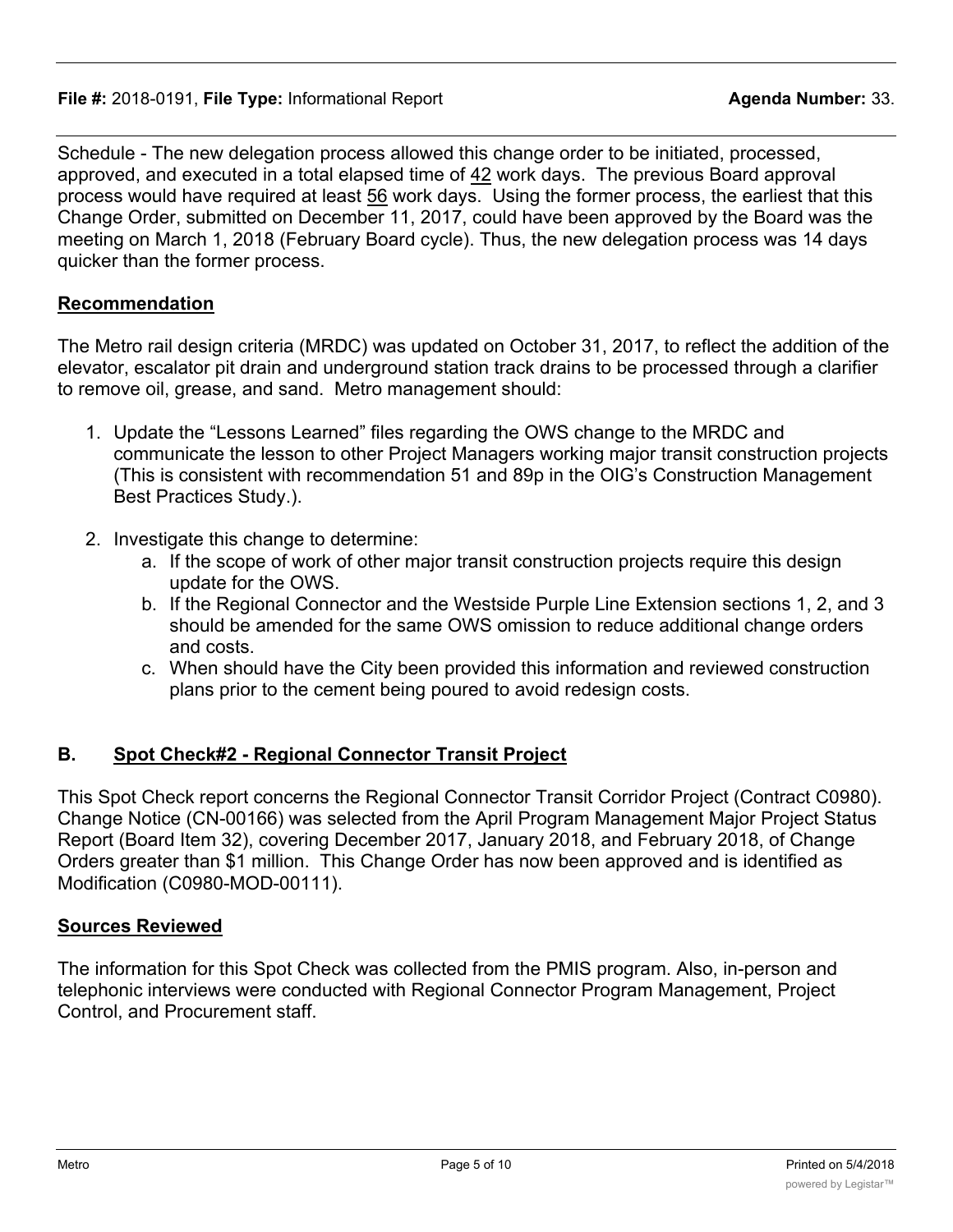# **Facts**

Description of Modification C0980-MOD-00111: Left Tunnel Boring Machine Differing Site Conditions: Resolution of all impacts due to Differing Site Conditions experienced during mining of the Left Tunnel.

| Change Order Dates:                      |                                              |                   |  |  |
|------------------------------------------|----------------------------------------------|-------------------|--|--|
| ı.                                       | Metro initiated Change Order                 | February 23, 2018 |  |  |
| ii.                                      | <b>Modification Executed</b>                 | March 30, 2018    |  |  |
|                                          |                                              |                   |  |  |
| Elapsed Time for Executing Change Order: |                                              |                   |  |  |
| iii.                                     | Using new delegated process                  | 29 work days      |  |  |
| iv.                                      | Estimate using former Board approval process | 64 work days      |  |  |
|                                          |                                              |                   |  |  |
| Cost of Change Order:                    |                                              |                   |  |  |
| ۷.                                       | Metro independent cost estimate (ICE)        | \$7,062,237       |  |  |
| vi.                                      | Contractor's proposed cost                   | \$\$7,603,491     |  |  |
| vii.                                     | Negotiated amount                            | \$7,062,237       |  |  |
| viii.                                    | Negotiated amount over/(under) ICE           | \$0               |  |  |
| ix.                                      | Percentage of negotiated amount over ICE     | 0%                |  |  |

## **Conclusion**

Scope of Work - During mining of the left tunnel, the Tunnel Boring Machine (TBM) struck an unforeseen steel object (I-beam) buried in its path. This encounter damaged the TBM, which required repairs after new parts (3 large screws and 17 other components) were procured. The scope of this modification includes: (1) engineering analysis of the broken screw, (2) repairs to the TBM, (3) a 32 calendar-day time extension for excusable/compensable delay (at \$99,779 per calendar day), (4) mining delays and inefficiencies, (5) TBM - 24-hour acceleration, and (6) Flower Street surface heave repairs. As mentioned above, the construction schedule was extended by 32 calendar days.

Budget - The cost associated with this Modification include excusable and compensable delays and repairs. The Procurement team negotiated a \$541,254 reduction from the contractor's proposal of \$7,603,491. The final total cost for the Modification is \$7,062,237, which is the same amount as in Metro's ICE.

Schedule - The new delegation process allowed this Modification to be initiated, processed, approved, and executed in a total elapsed time of 29 work days. Under the previous Board approval process, the earliest that this Modification could have been completed was 64 work days, since the Metro Board could not have approved the Modification until the May 24, 2018 Board Meeting (February 23, 2018 was the Metro initiated Change Order date. The field Vendor\Contract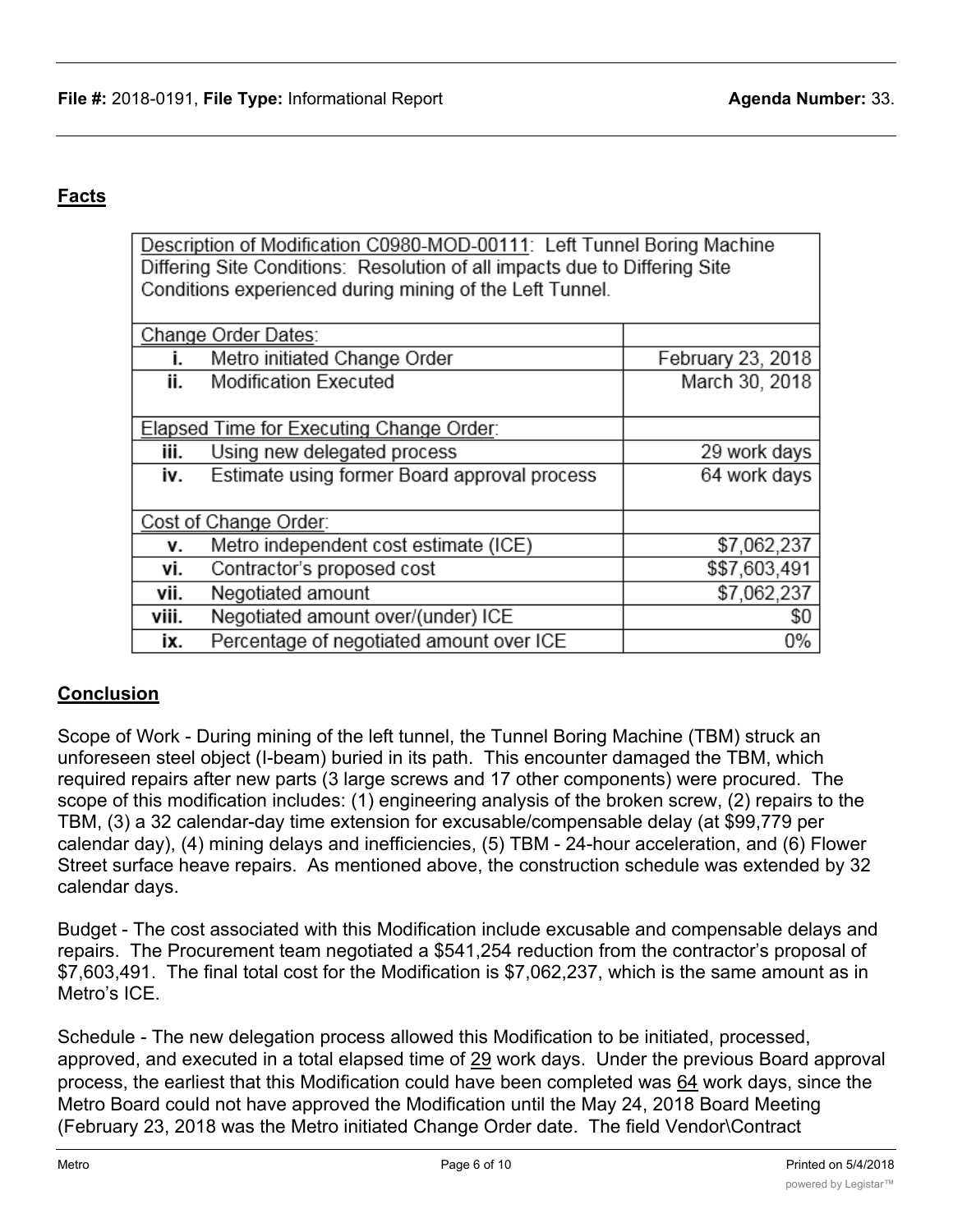### **File #:** 2018-0191, **File Type:** Informational Report **Agent Agent Agenda Number:** 33.

Management staff deadline date for receipt of the change order request, was one (1) working day later on February 26, 2018. Staff said they would not be able to perform their work and process the necessary paperwork that quickly, which would force the Change Order to the next Board meeting in May.). Thus, the new delegation process was 35 work days faster than the former process.

### **Recommendation**

None

## **C. Spot Check#3 - Westside Purple Line Extensions - Section 1 Transit Project**

The purpose of this report is to perform a Spot Check on the Westside Purple Line Extension - Section 1 Transit Project (Contract C1078). The Change Notice (CN-11) was selected from the April Program Management Major Project Status Report (Board Item 32), covering December 2017, January 2018, and February 2018, of Change Orders greater than \$1 million. This Change Order has been approved and is a Modification (C1078-MOD-00011).

### **Sources Reviewed**

The information for this Spot Check was collected from the PMIS program. Also, in-person and telephonic interviews were conducted with Westside Purple Line - Section 1 Program Management, Project Control, and Procurement staff.

## **Facts**

Description of Modification C1078-MOD-00011: Schedule Impacts from Arcadis Work (includes Chalmers Impacts): Change to accommodate construction schedule extension due to site impacts.

| Change Order Dates: |                                              |                  |  |  |
|---------------------|----------------------------------------------|------------------|--|--|
|                     | Metro initiated Change Order                 | February 9, 2018 |  |  |
| ii.                 | <b>Modification Executed</b>                 | March 6, 2018    |  |  |
|                     |                                              |                  |  |  |
|                     | Elapsed Time for Executing Change Order:     |                  |  |  |
| iii.                | Using new delegated process                  | 18 work days     |  |  |
| iv.                 | Estimate using former Board approval process | 55 work days     |  |  |
|                     |                                              |                  |  |  |
|                     | Cost of Change Order:                        |                  |  |  |
| ۷.                  | Metro independent cost estimate (ICE)        | \$2,409,650      |  |  |
| ٧i.                 | Contractor's proposed cost                   | \$2,408,228      |  |  |
| vii.                | Negotiated amount                            | \$2,187,476      |  |  |
| viii.               | Negotiated amount over/(under) ICE           | (\$222, 174)     |  |  |
| ix.                 | Percentage of negotiated amount under ICE    | $(9.2\%)$        |  |  |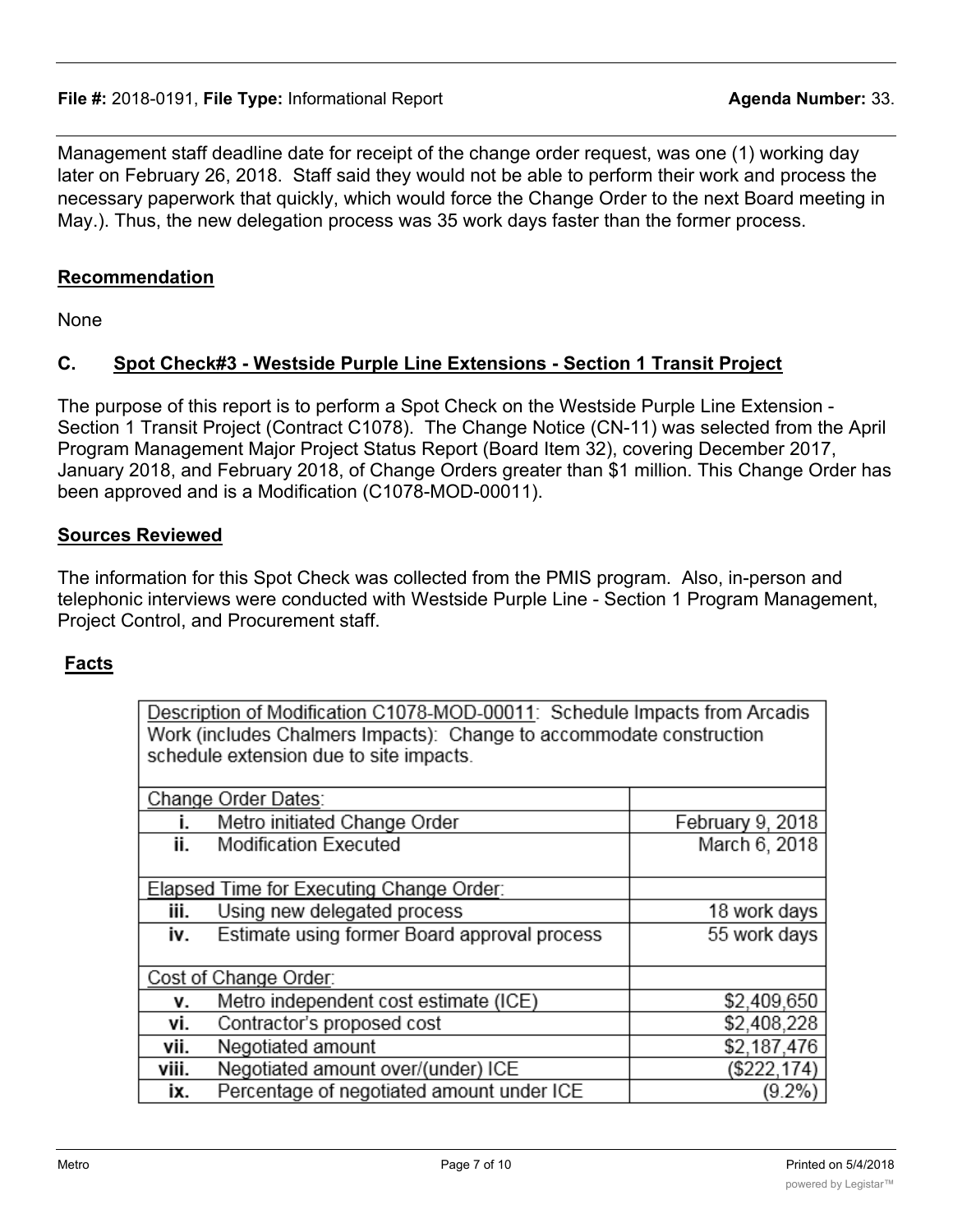## **Conclusion**

Scope of Work - During the hazardous material investigation by Metro's environmental remediation contractor, multiple underground storage tanks and buried reinforced concrete slabs were discovered. The abatement remediation contractor had to remove these items and excavate all contaminated soil. The hazmat abatement plan caused a schedule extension of an additional 253 unplanned days, which affected the Design-Builder's critical path schedule. Modification of the Scope of Work includes: compensation to the Design-Builder for all costs and schedule impacts for 253 calendar days at (\$8,646 per calendar day). The contract was extended a total of 253 days.

Budget - The cost associated with this Modification resulted in contractor compensation and time extension that were found excusable and compensable. Metro's ICE for this Modification was \$2,409,650, and the Contractor's proposal was \$2,408,228. The Procurement team negotiated a \$220,752 reduction from the contractor's proposal. The final cost for this Modification is \$2,187,476 or 9.2%, less than Metro's ICE amount of \$2,409,650.

Schedule - The new Delegation process allowed this Change Order to be initiated, processed, approved, and executed in a total elapsed time of 18 work days. The previous Board approval process would have required at least 55 work days. Using the prior process, the earliest that this Change Order, submitted on February 9, 2018, could have been approved by the Board was April 26, 2018. Thus, the new process was 37 work days faster than the former process.

### **Recommendation**

All Environmental Site Assessments were performed prior to excavation. No record of underground tanks or buried reinforced concrete slabs were found by the Department of Conservation and Division of Oil, Gas, and Geothermal Resources (DOGGR). However, based on lessons learned from this site, Metro management should:

- 1. Conduct Ultrasonic Soil Examinations at future questionable sites to attempt to avoid unidentified hazards. This is consistent with recommendations (88b, 88c, and 88d) in the OIG's report on Capital Project Construction Management Best Practices Study (February 29, 2016).
- 2. Perform research to determine who could have installed the tanks and buried reinforced concrete slabs, and provide this information to the LA Metro Legal department for consideration of possible legal action to recover the cost of remediation under the Comprehensive Environmental Response, Compensations and Liability Act of 1980 (CERCLA).
- 3. Perform an assessment of the schedule to determine if any recovery of time is possible.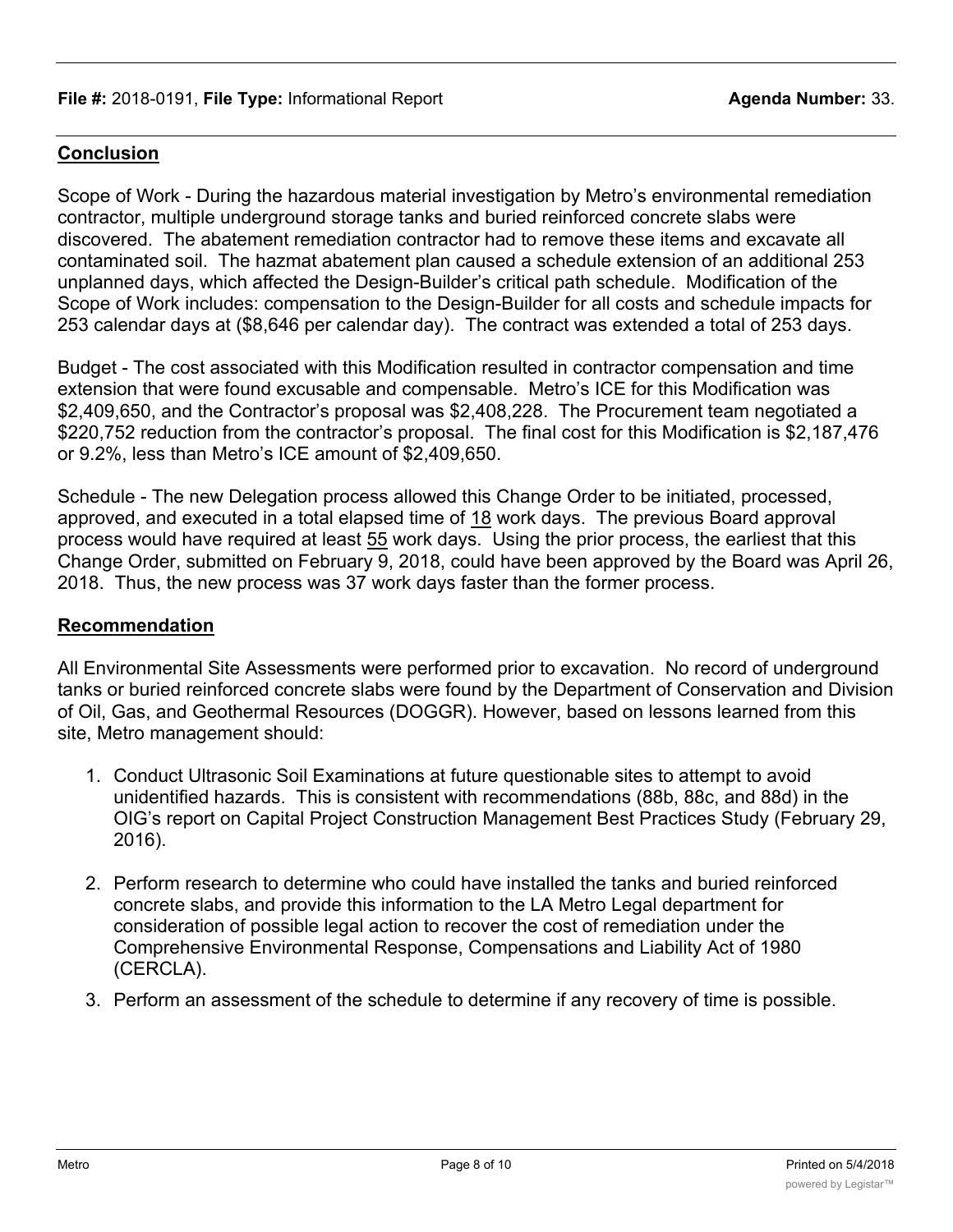# **D. Spot Check#4 - Westside Purple Line Extension - Section 2 Transit Project**

The purpose of this Spot Check report concerns the Westside Purple Line Extension - Section 2 Transit Project. The Change Order (CO-00002) was selected from the April Program Management Major Project Status Report (Board Item 32), covering December 2017, January 2018, and February 2018, of Change Orders greater than \$1 million.

## **Sources Reviewed**

The information for this Spot Check was collected from the PMIS program. Also, in-person and telephonic interviews were conducted with Westside Purple Line Extension - Section 2 Program Management, Project Control, and Procurement staff.

## **Facts**

|                                                                                 | Description of Modification CO-00002: Worksite Traffic Control for SCG & AT&T      |                  |  |  |  |
|---------------------------------------------------------------------------------|------------------------------------------------------------------------------------|------------------|--|--|--|
| Advanced Utility Relocations (AUR): Southern California Gas (SCG) and AT&T      |                                                                                    |                  |  |  |  |
|                                                                                 | are scheduled to perform AUR at the same time within close proximity of each       |                  |  |  |  |
|                                                                                 | other. The project master schedule assumes each utility would provide their own    |                  |  |  |  |
|                                                                                 | traffic control. However, the overlap in traffic control area can cause conflicts, |                  |  |  |  |
| and both utilities are concerned that one utility's traffic control efforts may |                                                                                    |                  |  |  |  |
|                                                                                 | interfere with the other's work. To mitigate this and expedite the work, both      |                  |  |  |  |
|                                                                                 | utilities have agreed to allow the C1120 Contractor (TPOG) to provide the overall  |                  |  |  |  |
|                                                                                 | traffic control. WSP has designed the traffic control plans and obtained City of   |                  |  |  |  |
|                                                                                 | Beverly Hills approval, and TPOG will implement the traffic control plans per      |                  |  |  |  |
|                                                                                 | WSP's design. Metro issued this unilateral change to formally direct the           |                  |  |  |  |
|                                                                                 | contractor to commence work and invoice for work performed while both parties      |                  |  |  |  |
|                                                                                 | continue evaluating the Scope of Work and continue negotiations. Once the          |                  |  |  |  |
|                                                                                 | Scope of Work and pricing is agreed upon, Metro intends to issue a contract        |                  |  |  |  |
| modification.                                                                   |                                                                                    |                  |  |  |  |
| Change Order Dates:                                                             |                                                                                    |                  |  |  |  |
| i.                                                                              | Metro initiated Change Notice                                                      | December 6, 2017 |  |  |  |
| ii.                                                                             | Change Order Executed                                                              | January 24, 2018 |  |  |  |
|                                                                                 |                                                                                    |                  |  |  |  |
|                                                                                 | Elapsed Time for Executing Change Order:                                           |                  |  |  |  |
| iii.                                                                            | Using new delegated process                                                        | 34 work days     |  |  |  |
| i۷.                                                                             | Estimate using former Board approval process                                       | 74 work days     |  |  |  |
|                                                                                 |                                                                                    |                  |  |  |  |
| Cost of Change Order:                                                           |                                                                                    |                  |  |  |  |
| ۷.                                                                              | Metro independent cost estimate (ICE)                                              |                  |  |  |  |
| vi.                                                                             | Contractor's proposed cost                                                         | \$3,931,001      |  |  |  |
| vii.                                                                            | Unilateral Change Award amount                                                     | \$2,242,400      |  |  |  |
| viii.                                                                           | Negotiated amount over/(under) ICE                                                 | TBD              |  |  |  |
| ix.                                                                             | Percentage of negotiated amount under ICE                                          | TBD              |  |  |  |